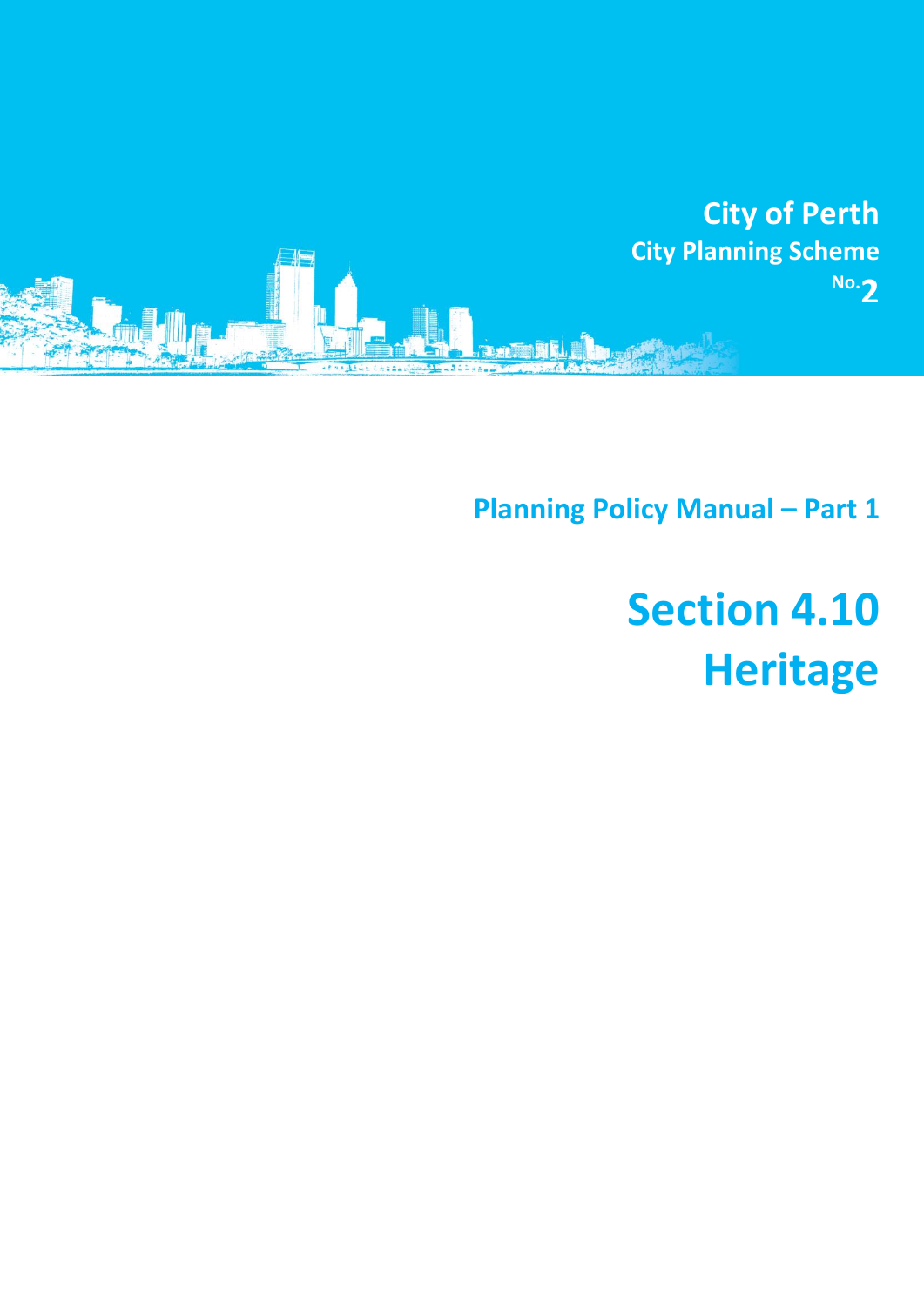

| <b>Version#</b> | <b>Decision Reference</b> | <b>Synopsis</b> |
|-----------------|---------------------------|-----------------|
|                 | 12 May 2009               | Adopted         |
|                 | 30 August 2011            | Amended         |
| 3               | 31 July 2012              | Amended         |
| 4               | 13 December 2016          | Amended         |
| 5               | 11 April 2017             | Amended         |
|                 |                           |                 |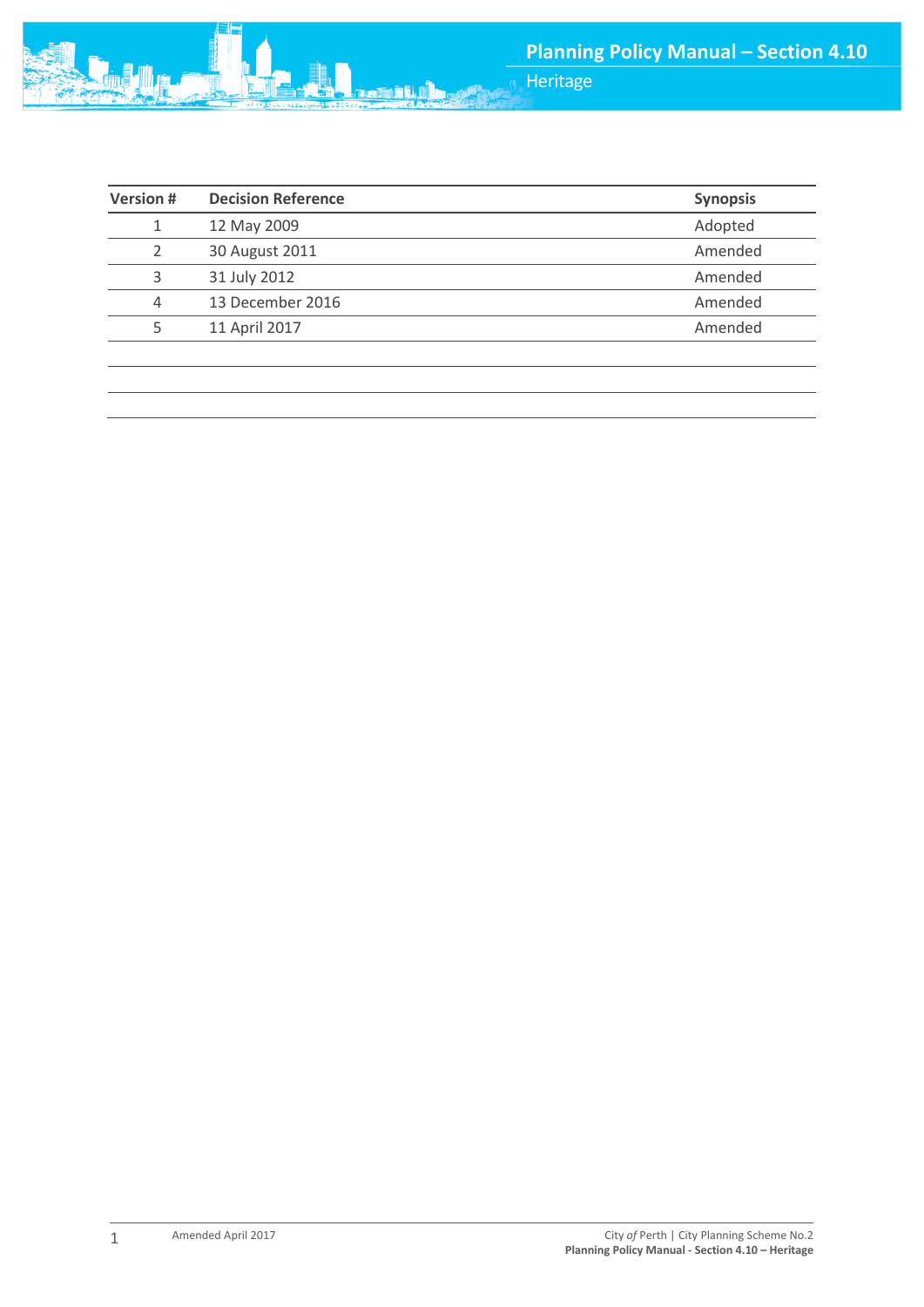# **CONTENTS**

| <b>SECTION</b> | <b>TITLE</b> | <b>PAGE</b> |
|----------------|--------------|-------------|
| 1.0            |              |             |
| 2.0            |              |             |
| 3.0            |              |             |
| 4.0            |              |             |
| 5.0            |              |             |
| 5.1            |              |             |
| 5.2            |              |             |
| 6.0            |              |             |
| 6.1            |              |             |
| 6.2            |              |             |
| 6.3            |              |             |
| 6.4            |              |             |
| 6.5            |              |             |
| 6.6            |              |             |
| 6.7            |              |             |
| 6.8            |              |             |
| 7.0            |              |             |
| 7.1            |              |             |
| 7.2            |              |             |
| 7.3            |              |             |
| 8.0            |              |             |
|                |              |             |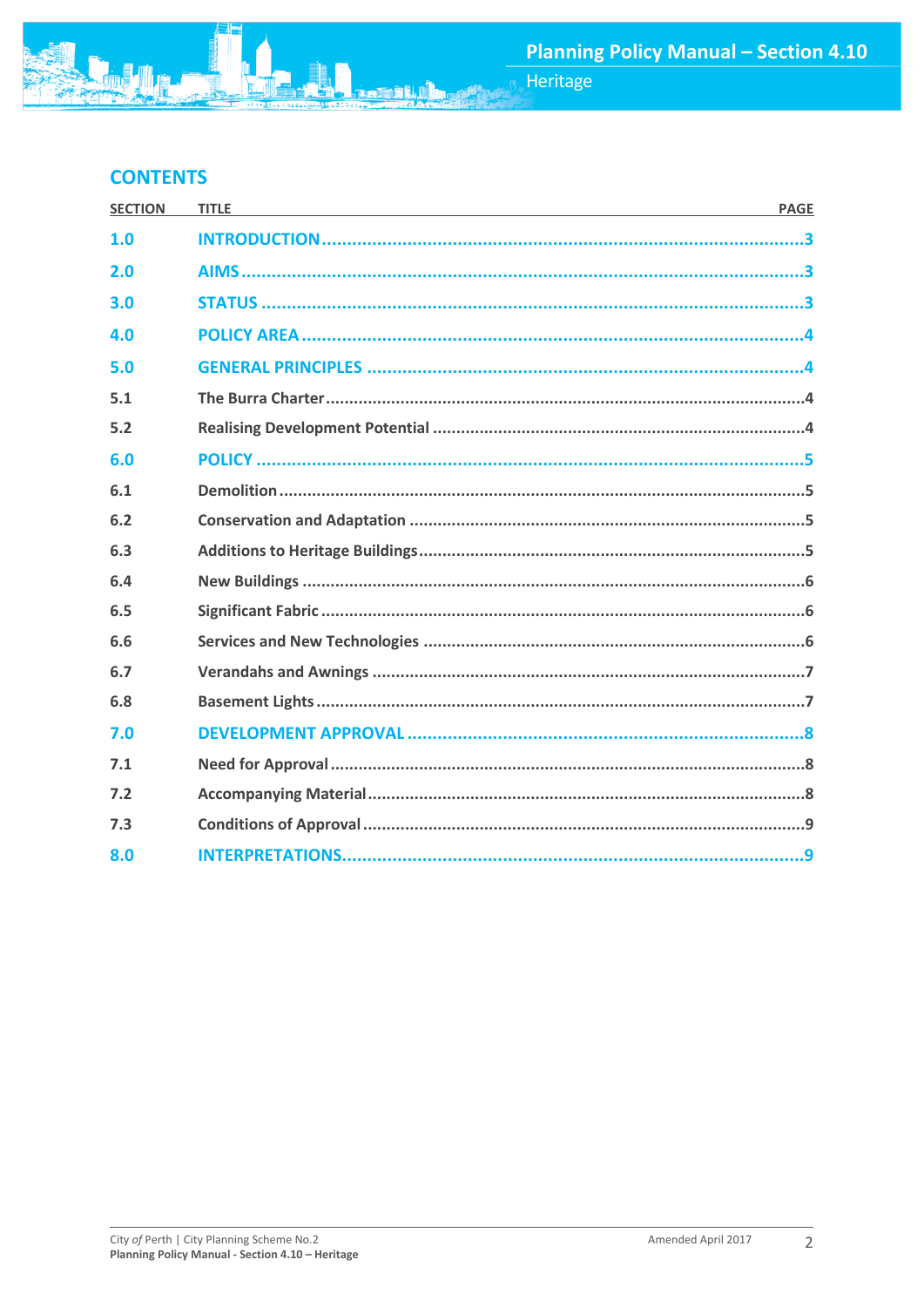

# <span id="page-3-0"></span>**1.0 INTRODUCTION**

This policy contains general information and guidance applicable to development within all Heritage Areas and for all identified heritage places on the Heritage List. Where additional or alternative planning considerations are necessary to protect the special character of an individual Heritage Area, a separate planning policy gives further specific information and guidance.

# <span id="page-3-1"></span>**2.0 AIMS**

This policy is designed to assist and guide property owners and the local government in the management of identified heritage places and adopted Heritage Areas, in order to retain the character and values that make them special.

The aims of this policy are:

- To provide information that assists property owners and managers to understand and appreciate the cultural heritage significance of heritage places and Heritage Areas.
- To provide protection for places within the boundaries of Heritage Areas that have been identified as being of cultural heritage significance, and/or that contribute to the significance of a Heritage Area.
- To ensure that future development, including conservation or adaptation of existing buildings and construction of new buildings, respects and enhances the identified heritage values and character of places of cultural significance.
- To enable Heritage Areas to develop as distinctive, flourishing precincts that contribute to the diversity of the city.

# <span id="page-3-2"></span>**3.0 STATUS**

This policy has been prepared in the context of the West Australian Planning Commission State Planning Policy 3.5, 'Historic Heritage Conservation'(2007). It has been developed to support the objective in the City Planning Scheme No.2 (CPS2) 'to promote and safeguard the cultural heritage of the city…' and is adopted as a planning policy under clause 3 of the Deemed Provisions.

*NOTE: 1. State Planning Policy 3.5 Section 7 provides a role for local government in supporting conservation by "adopting local planning policies affecting places entered in heritage lists".*

The policy should be read in conjunction with the CPS2 and its associated policies, with particular regard to:

- the Applications Policy;
- the Signs Policy,
- the Residential Design Policy; and
- the planning policy for any local area or Heritage Area.

The provisions of this policy are not intended to substitute for existing policies. In cases where the implementation of an alternative policy would conflict with the conservation of cultural heritage significance, this policy will take precedence.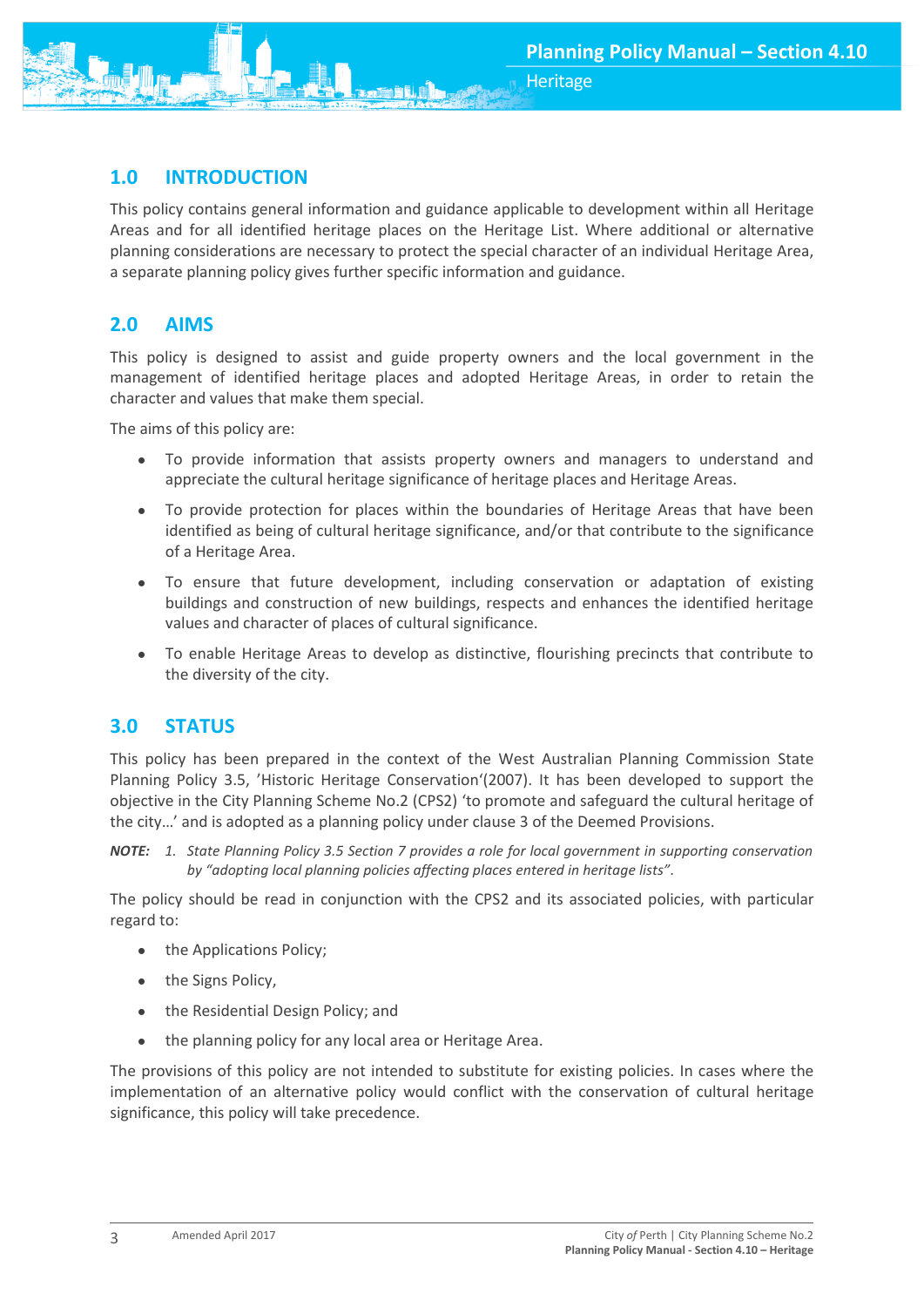**Heritage** 



- City Development Design Guidelines;
- Building Heights and Setbacks Policy; and
- Plot Ratio Policy.

#### <span id="page-4-0"></span>**4.0 POLICY AREA**

This policy applies to works on any property listed in the Heritage List attached to the Scheme, and to any development within a Heritage Area declared under clause 9 of the Deemed Provisions.

Within a Heritage Area, any policy relating to a 'heritage building' or 'heritage place' applies only to those properties listed in the inventory of the Heritage Area as being of 'some' or 'considerable' contribution to the cultural heritage significance of the Area.

## <span id="page-4-1"></span>**5.0 GENERAL PRINCIPLES**

#### <span id="page-4-2"></span>**5.1 The Burra Charter**

The Australia ICOMOS Charter for Places of Cultural Significance, 1999 (the Burra Charter) is recognised internationally as the standard for best practice in heritage and conservation. It is the main guiding document for heritage conservation for the local government. Where there is no specific provision in this policy, the Burra Charter principles will be applied to development applications for heritage places.

*NOTE: 1. The broad concept of conservation for heritage places in the Burra Charter is to: "do as much as necessary to care for the place and to make it useable, but otherwise change it as little as possible so that its cultural significance is retained"*

#### <span id="page-4-3"></span>**5.2 Realising Development Potential**

Limitations to development of a heritage place will be determined primarily by the impact of any particular proposal on the cultural heritage significance of individual properties or an adopted Heritage Area. Stated limits to plot ratio and building height may not be achievable if the development does not meet the criterion of being compatible with retaining the cultural heritage significance.

*NOTE: 1. Clause 67 of the Deemed Provisions requires the local government to have regard to any relevant planning policy and, in particular, "the built heritage conservation of any place that is of cultural significance".*

Where development potential cannot be realised due to the protection of heritage significance, clause 30 of CPS2 allows for the transfer of plot ratio to another site, subject to a number of criteria.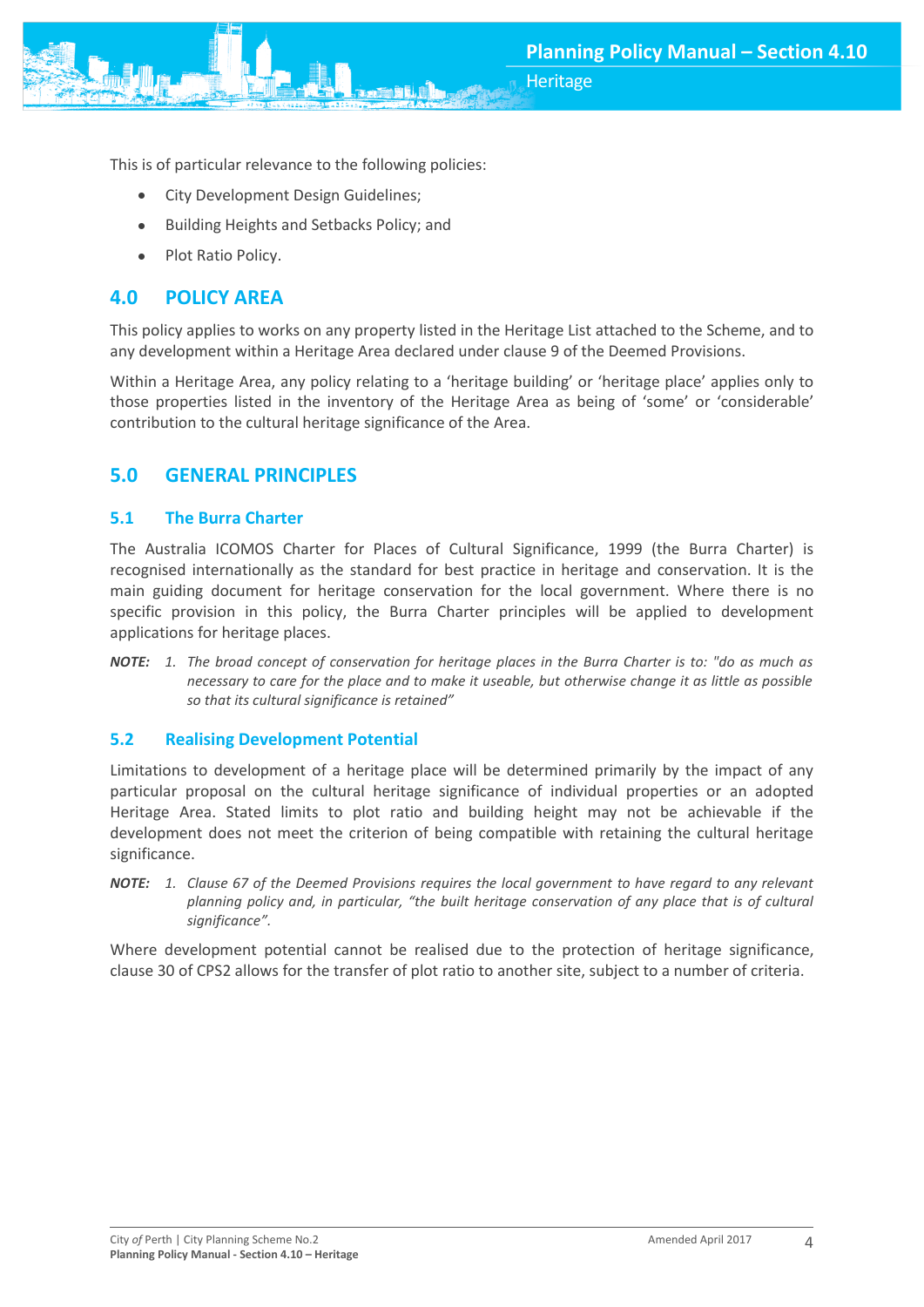<span id="page-5-0"></span>

#### <span id="page-5-1"></span>**6.1 Demolition**

Destruction of significant fabric through demolition or inappropriate redevelopment is a permanent change that cannot be reversed and is considered contrary to good heritage conservation.

- Generally, the local government will not approve demolition of a heritage place.
- Partial demolition may be supported if it involves elements of little or no cultural heritage significance or those that do not contribute to the significance of the place or a Heritage Area.
- The local government will not approve demolition based primarily on the grounds that redevelopment is a more attractive economic proposition than retention.
- Where there is significant structural damage to a heritage place, demolition may be approved if there is no practical alternative. Such approval will require the recording for archive of remaining fabric.

The demolition in whole or part, of any place within the local government requires a development approval from the local government. Given that demolition of significant fabric in a heritage place is likely to be refused, it is strongly recommended that, where such work is proposed, the applicant seek advice from the local government prior to the preparation of a development proposal.

## <span id="page-5-2"></span>**6.2 Conservation and Adaptation**

Conservation is the process of managing change to a place in such a way that its cultural heritage significance is retained. This involves routine care and maintenance but may also require more significant adaptation at some stages of a building's life.

It is recognised that adaptation of heritage buildings for new uses is an important way of ensuring their continued viability. However, the need for change should always respect the underlying requirement to conserve heritage significance.

- In general, fabric that contributes to the cultural heritage significance of the place should be retained.
- Retention of a façade only, with the bulk of the heritage building removed or replaced, will not be supported.
- Where significant elements have deteriorated, they should be retained and repaired.
- Work that can be reversed in the future is desirable. Work that cannot be reversed may be supported, provided the cultural significance of the place is not compromised.
- New work to a heritage building should not replicate the detail of the original unless the work involves an authentic restoration to original detail.
- New material inserted into a heritage building should be identifiable as such.
- Any works to a heritage building may be approved subject to the submission of an acceptable archive record of the place or works.

#### <span id="page-5-3"></span>**6.3 Additions to Heritage Buildings**

Adaptation will often involve construction of additions to the building or place. The local government will support additions to heritage buildings: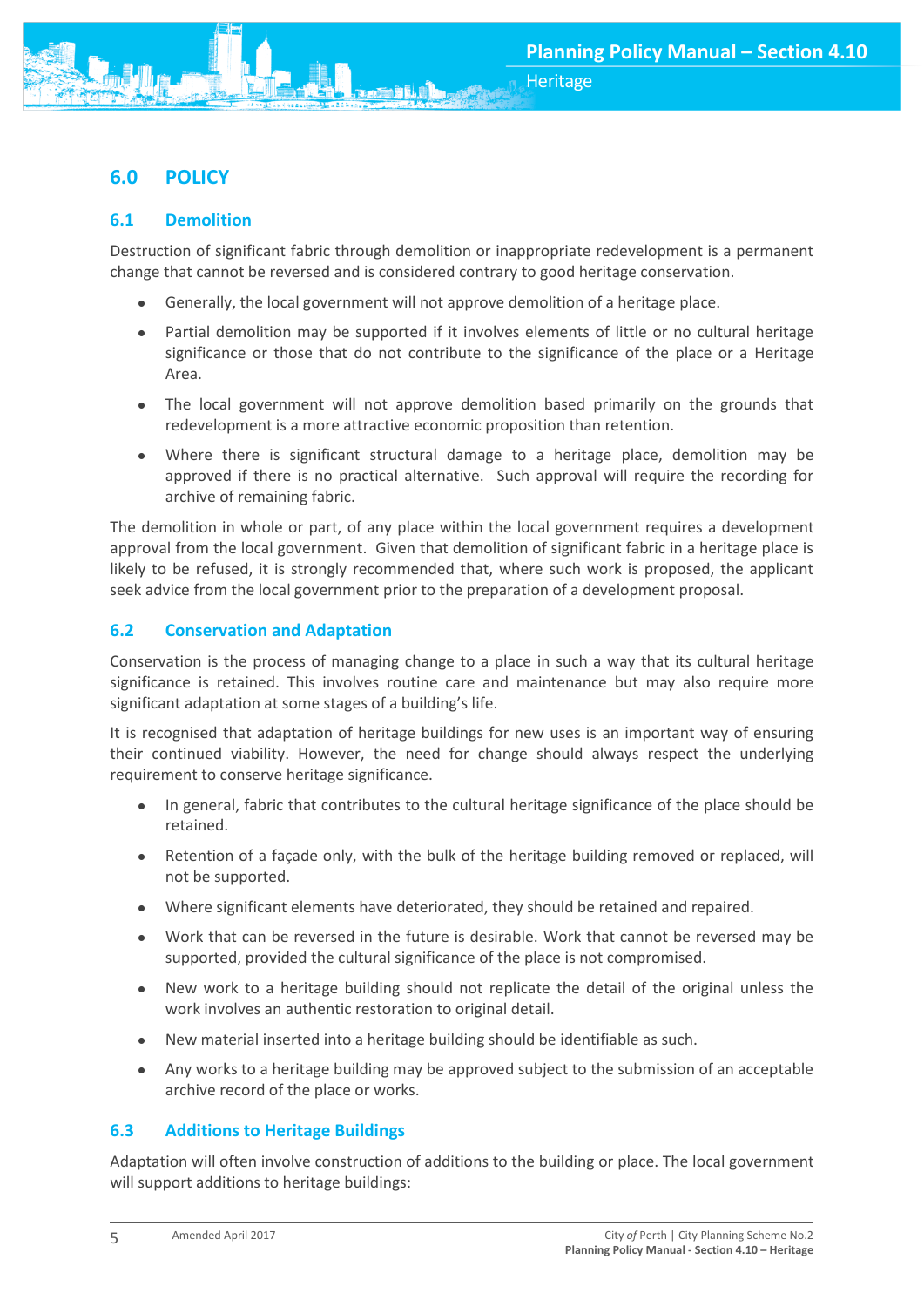where they do not compromise the heritage significance of the existing building or adjacent buildings, the setting and curtilage of the place, or the heritage values of a Heritage Area; and

**Heritage** 

where they are consistent with the orderly and proper planning of the area.

#### <span id="page-6-0"></span>**6.4 New Buildings**

Where there is potential for new buildings to be constructed in a Heritage Area they should be designed in a manner that takes account of the heritage values and character of that Heritage Area as a whole. Any new development adjacent to a heritage place, whether a Heritage Area or an individual listing, should respect its setting and curtilage.

- New buildings in a Heritage Area should be of similar scale, proportions, setback and height to the heritage buildings in the locality.
- New buildings should be of contemporary design and not copies of existing significant buildings.
- New design should respect existing heritage buildings and respond to their articulation and detail in areas such as dominant parapet lines, roof line, window configuration, door openings and awnings.

#### <span id="page-6-1"></span>**6.5 Significant Fabric**

To properly inform the care and management of a heritage building, significant fabric should be identified in a conservation plan or detailed heritage assessment from a recognised heritage professional.

The local government encourages owners of heritage places to have Conservation Plans prepared and to use these as a basis for future conservation and development.

Where a heritage assessment has not been prepared, the local government will use the following guidelines for heritage buildings:

- Where there is no contrary indication, all fabric relating to the building will be considered to have heritage significance.
- Work to adapt the building or place should maximise the retention of significant fabric. This includes, but is not limited to:
	- $\circ$  the building envelope including street façade; rear and side elevations; roof form and original chimneys;
	- $\circ$  original or significant external fabric or details, such as door and window openings; awnings and verandahs; face brickwork or rendered finishes; stucco decoration;
	- $\circ$  original or significant internal fabric or details, including stairs, floors and skirting boards; walls and wall finishes including plaster work; original ceilings and cornices; windows and window frames; doors and door frames; fireplaces; and fittings;
	- o evidence of use and change, including elements such as an original internal layout and room pattern, location of stairwells and major access points, blocked openings or building scars that demonstrate change.

#### <span id="page-6-2"></span>**6.6 Services and New Technologies**

Changes to cater for air conditioning, electrical wiring, cabling, plumbing or other services should be limited to what is essential to permit the new use to proceed. Care should be taken when new wiring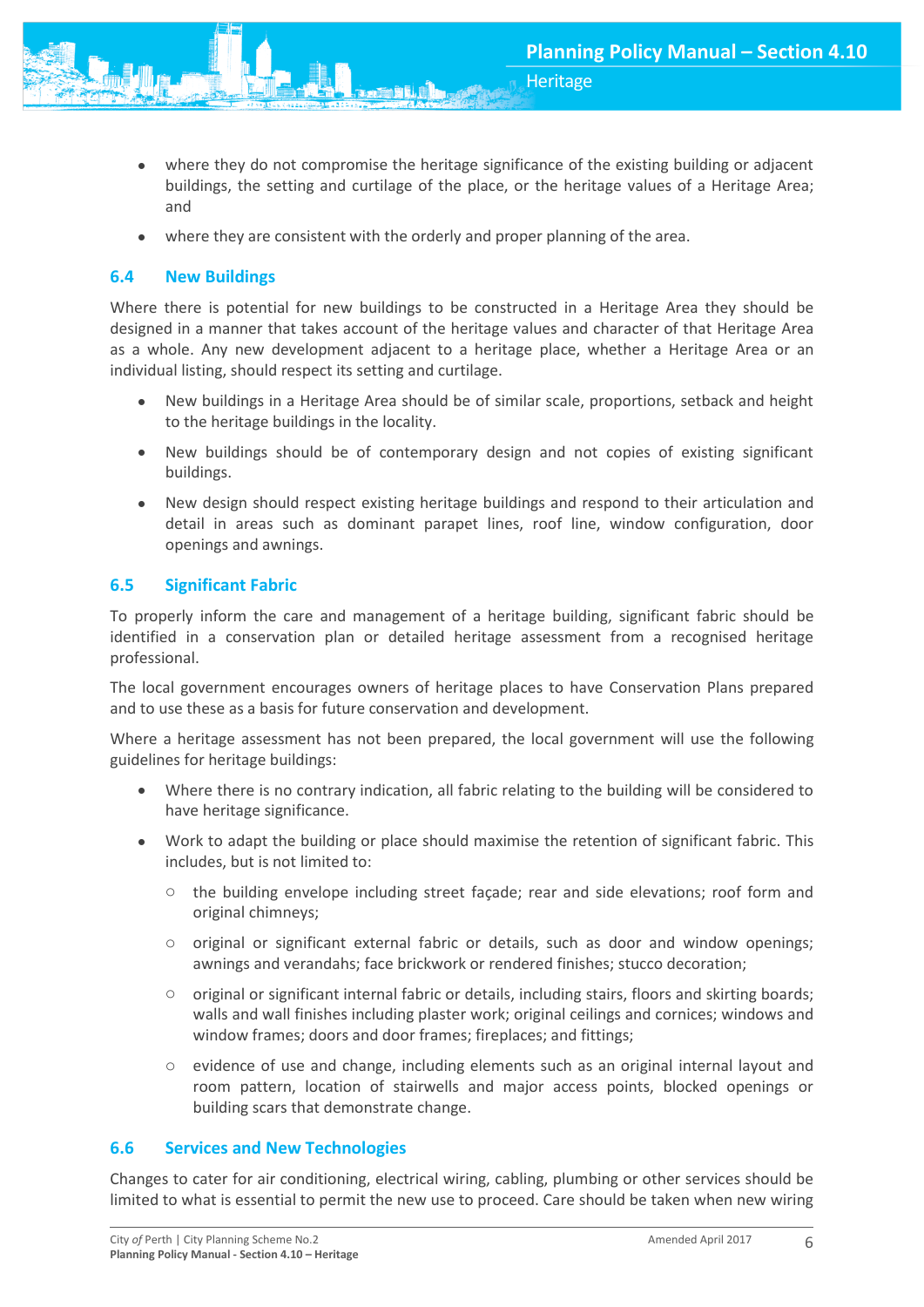or cabling is installed to ensure that this is fixed as discreetly as possible without damaging the existing significant fabric.

**Heritage** 

When installing or upgrading the services provided to a heritage building or any building in a Heritage Area, care should be taken to minimise the extent to which equipment is visible from the main street front.

- Chasing of wiring or cabling into existing walls is not generally appropriate. Where possible, cavities should be used for service lines and ductwork.
- Exhaust vents, skylights, air conditioning ducts and units, solar panels, TV antennae and satellite dishes and the like should not be located on the primary elevation of the building, nor attached to chimneys or other roof features where they will be visually obvious from the public domain.
- Services on secondary elevations should be located or screened appropriately to reduce their visual impact.
- Where penetrations through significant fabric cannot be avoided, they should be minimised in terms of both dimensions and number of openings and finished as neatly as possible.
- Penetrations should never be made through decorative elements such as friezes, cornices or vents.

#### <span id="page-7-0"></span>**6.7 Verandahs and Awnings**

Most of Perth's verandahs were removed as part of the street upgrade policies of the 1950s and '60s. Restoring these lost elements can be of use in interpreting a heritage place and can provide highly functional space for the use of occupants or their customers. The design and construction of verandahs must take into account the modern standards for public safety and the current alignment of relevant roads and footpaths.

- Verandahs should only be reinstated where there is good evidence for their original existence.
- Restoration or reinstatement of traditional verandahs or awnings should be based on archival evidence.
- Heritage buildings constructed without an awning or verandah should not have a traditional awning or verandah constructed.
- A simple contemporary awning or canopy may be permitted on any building, provided it does not detract from the significance of the place. In particular, it should not introduce undue separation of the ground floor from the upper levels.

#### <span id="page-7-1"></span>**6.8 Basement Lights**

Many heritage buildings were built with basements and some have panels of glass blocks in the pavement, light-wells or windows that provide light to these. If works to these features are proposed, it is imperative that the local government be consulted first, as the design and maintenance of footpath light wells are critical to pedestrian safety. It should be noted that the responsibility for maintenance and upkeep of basement lights rests with the property owner.

 Where basement lights or basement windows remain in heritage buildings, their retention is required, with restoration strongly encouraged.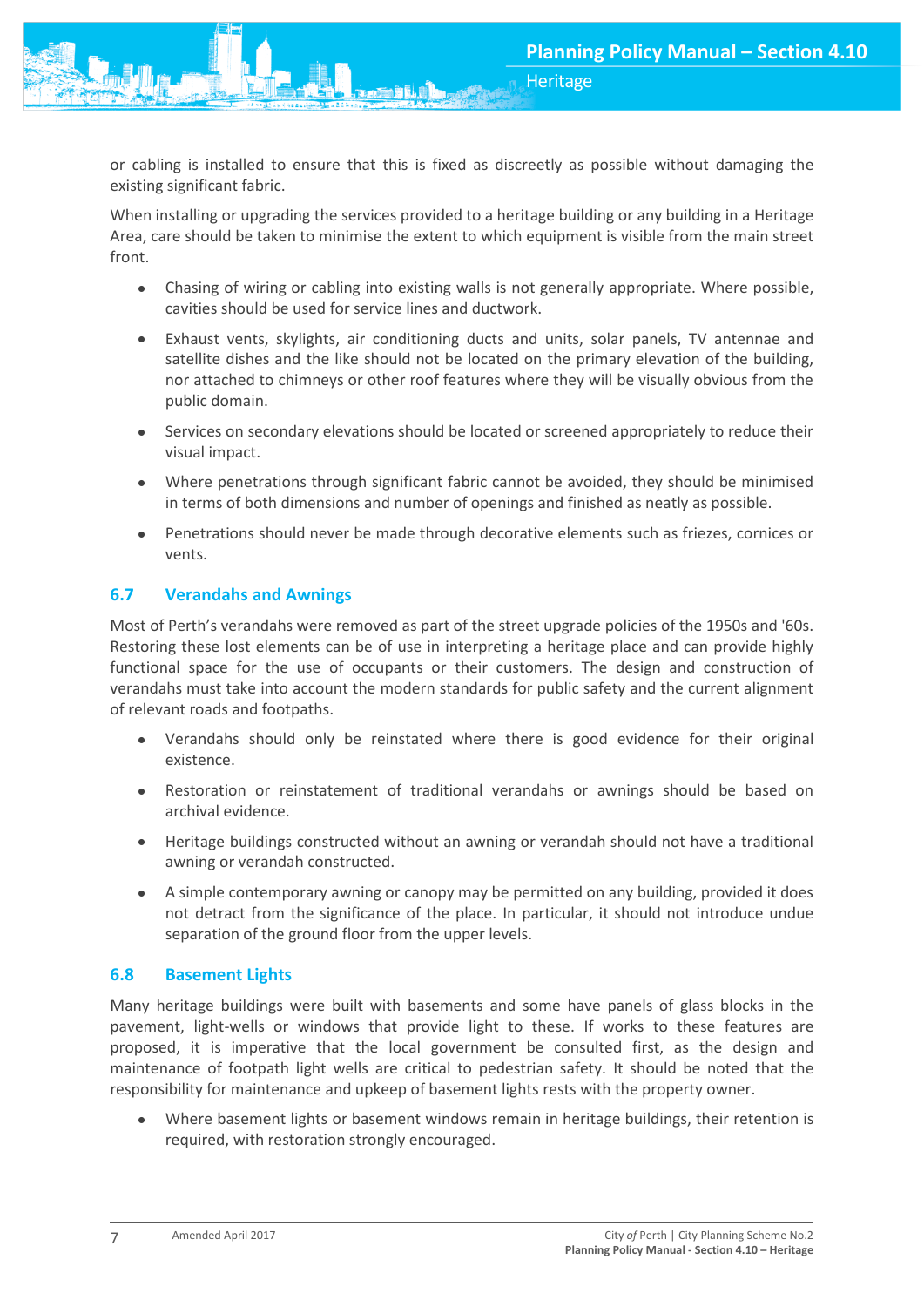

# <span id="page-8-0"></span>**7.0 DEVELOPMENT APPROVAL**

These provisions are additional to the Applications Policy for CPS2.

## <span id="page-8-1"></span>**7.1 Need for Approval**

Development approval is required for most works to a heritage place or to a property within a Heritage Area. This includes works that affect only the interior of the building and those that do not materially affect the appearance of the exterior.

*Note: 1. Clause 61 exempts some development under the Deemed Provisions including internal works in accordance with Clause 61(1) (b).*

## <span id="page-8-2"></span>**7.2 Accompanying Material**

All applications for works to a heritage place or within a Heritage Area should demonstrate that the impact on the cultural heritage significance of the building and the locality has been addressed. It is strongly recommended that the input of a heritage professional is sought to ensure that the application is suitably informed, particularly for major works.

The extent of accompanying material will be determined by the scale and impact of the proposed works. Minor works will need to demonstrate that they will not have an adverse effect on the cultural heritage significance of the place, but will not generally require additional supporting material.

- For a development application concerning conservation works or works to adapt the external or internal fabric of a heritage building, "as existing" plans and elevations must be provided with the application.
- For a development application concerning a new infill building in a Heritage Area, streetscape drawings that illustrate the impact of the proposed development on the adjacent buildings and the street as a whole must be provided with the application.
- The local government may require an applicant to provide one or more of the following to assist in the determination of a development application:
	- o A Heritage Assessment, to be prepared by a recognised heritage expert at the applicant's expense
	- o A Heritage Impact Statement, to be prepared by a recognised heritage expert at the applicant's expense
	- o Where a Heritage Plan is available, this, or relevant sections of the Plan, should be provided with the development application. Conservation Plans should be prepared by a recognised heritage expert to appropriate standards.
- *Note: 1. best practice standards are currently set out in the HCWA publication 'Conservation Plans: A Standard Brief for Consultants' (Oct 2002).* 
	- $\circ$  If structural failure is cited as a justification for the demolition of a building or place (either whole or part), evidence must be provided from a registered structural engineer that the structural integrity of the building has failed, to the point where it cannot be rectified without removal of a majority of its significant fabric, and/or the incurring of prohibitive costs.
	- o Despite any existing assessment on record, the local government may require a heritage assessment to be carried out prior to the approval of any development proposed in a Heritage Area or in respect of a place entered on the Heritage List.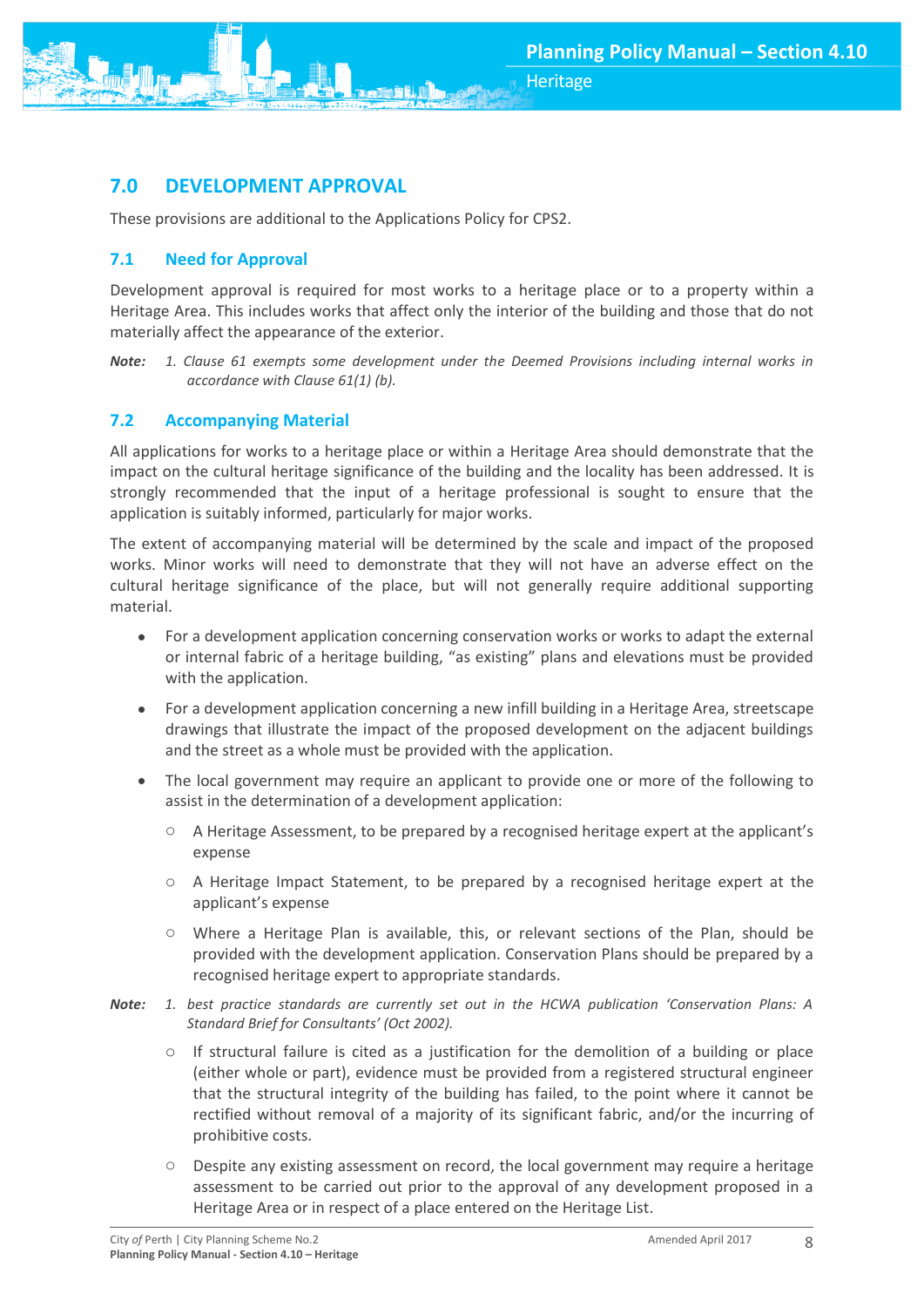

## <span id="page-9-0"></span>**7.3 Conditions of Approval**

Conditions that may be imposed on a development approval for works to a heritage place or within a Heritage Area may include, in addition to standard conditions:

**Heritage** 

- the preparation of an archival record to the local government's satisfaction;
- the preparation of an Interpretation Plan or interpretative material;
- the signing of a heritage agreement.

## <span id="page-9-1"></span>**8.0 INTERPRETATIONS**

Interpretations are generally contained within Schedule 4 of CPS2 and the Deemed Provisions. Where additional interpretations are given for this policy, they are derived from one or more of the following sources:

- The Australia ICOMOS Charter for the Conservation of Places of Cultural Significance, 1999 (the Burra Charter)
- The Heritage Manual for State Government (Department of Housing and Works / Heritage Council of Western Australia, 2006)

| <b>Adaptation</b>          | means the modification of a place to suit proposed compatible<br>use or uses.                                                                                                                                                               |
|----------------------------|---------------------------------------------------------------------------------------------------------------------------------------------------------------------------------------------------------------------------------------------|
| <b>Archival Record</b>     | means a record of a place for archive purposes, set down in a<br>prescribed form and made in a durable form on archive quality<br>material.                                                                                                 |
| <b>Burra Charter</b>       | means the Australian ICOMOS Charter for the Conservation of<br>Places of Cultural Significance.                                                                                                                                             |
| <b>Compatible use</b>      | means use of a heritage place that involves no change to the<br>structurally significant fabric, changes that are substantially<br>reversible, or changes that require a minimum impact on the<br>significant zones or elements of a place. |
| Fabric                     | means all the physical material of the place including<br>components, fixtures, contents, and objects.                                                                                                                                      |
| <b>Heritage Assessment</b> | means an assessment of heritage values of a place to determine<br>its cultural heritage significance based on documentary and<br>physical evidence in relation to the place.                                                                |